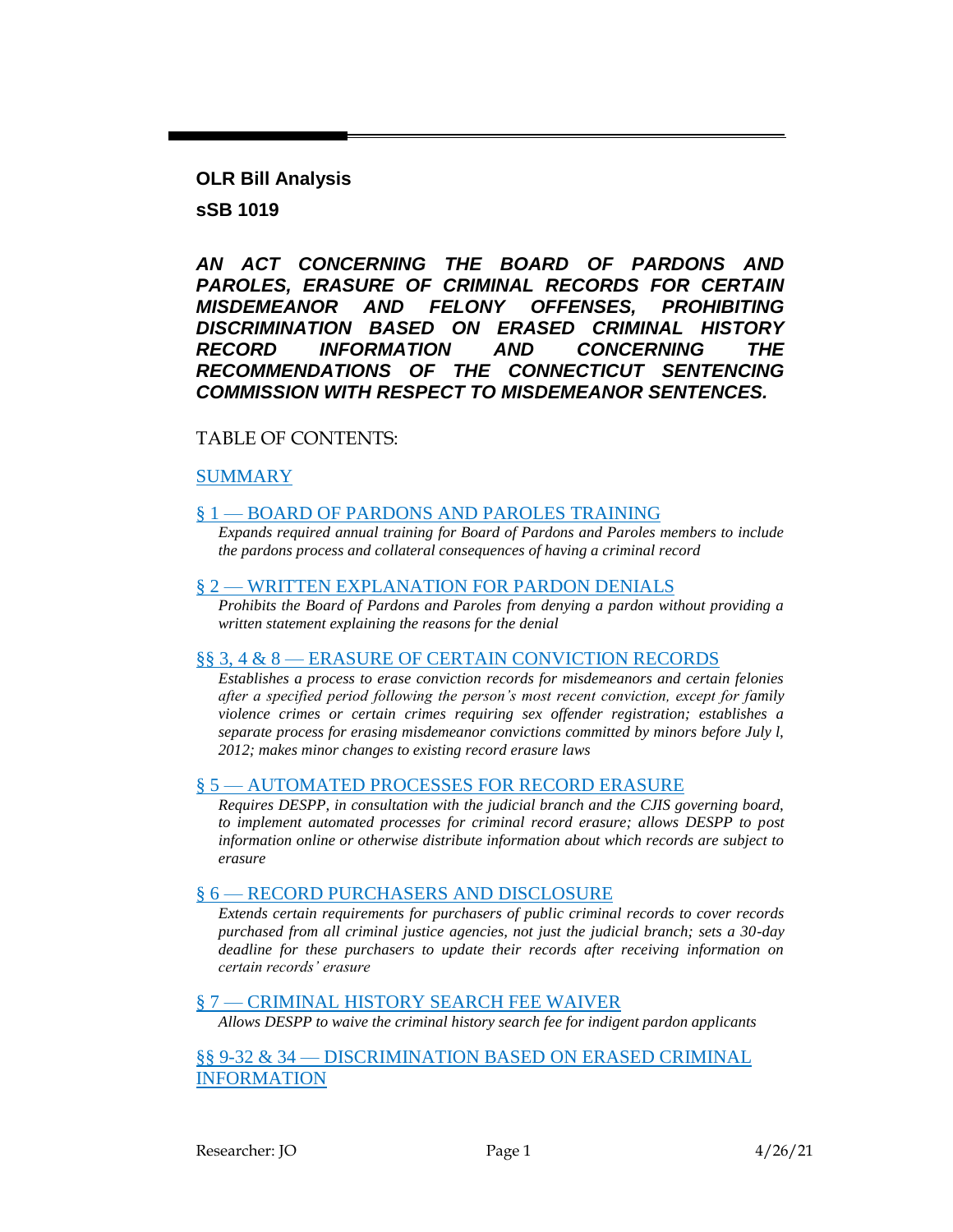*[Prohibits discrimination in various contexts based on someone's erased criminal history](#page-9-1)  [record information; classifies certain types of discrimination on this basis as](#page-9-1)  [discriminatory practices under CHRO's jurisdiction; makes related changes](#page-9-1)*

### § 33 — [CRIMINAL JUSTICE AGENCIES](#page-16-0)

*[Adds DESPP and the Division of Criminal Justice to the list of "criminal justice](#page-16-1)  [agencies" for the purpose of determining access to criminal records](#page-16-1)*

### § 35 — [MISDEMEANOR SENTENCES](#page-17-0)

*[Reduces the maximum sentence for misdemeanors by one day, from one year to 364 days,](#page-17-1)  [and makes related changes](#page-17-1)*

## **[BACKGROUND](#page-18-0)**

## <span id="page-1-0"></span>**SUMMARY**

This bill establishes a process to erase records of certain criminal convictions after a specified period following the person's most recent conviction. These provisions do not apply to (1) class A or B felonies (or certain unclassified felonies), (2) family violence crimes, or (3) certain crimes requiring sex offender registration.

Generally, (1) eligible misdemeanors are subject to erasure seven years after the person's most recent conviction and (2) eligible felonies are subject to erasure 10 or 15 years after the most recent conviction. For eligible convictions, erasure is automatic for offenses occurring on or after January 1, 2000; for earlier offenses, erasure occurs when the person files a petition for erasure. The bill establishes a separate process for erasing certain misdemeanor convictions committed by minors before July l, 2012.

The bill makes other related changes, such as setting a deadline for purchasers of public criminal records to purge erased records from their files after receiving information about that erasure.

The bill prohibits discrimination in various contexts based on someone's erased criminal history record information, including in housing, employment, public accommodations, credit, and state agency services. It classifies certain types of discrimination on this basis as discriminatory practices under the jurisdiction of the Commission on Human Rights and Opportunities (CHRO).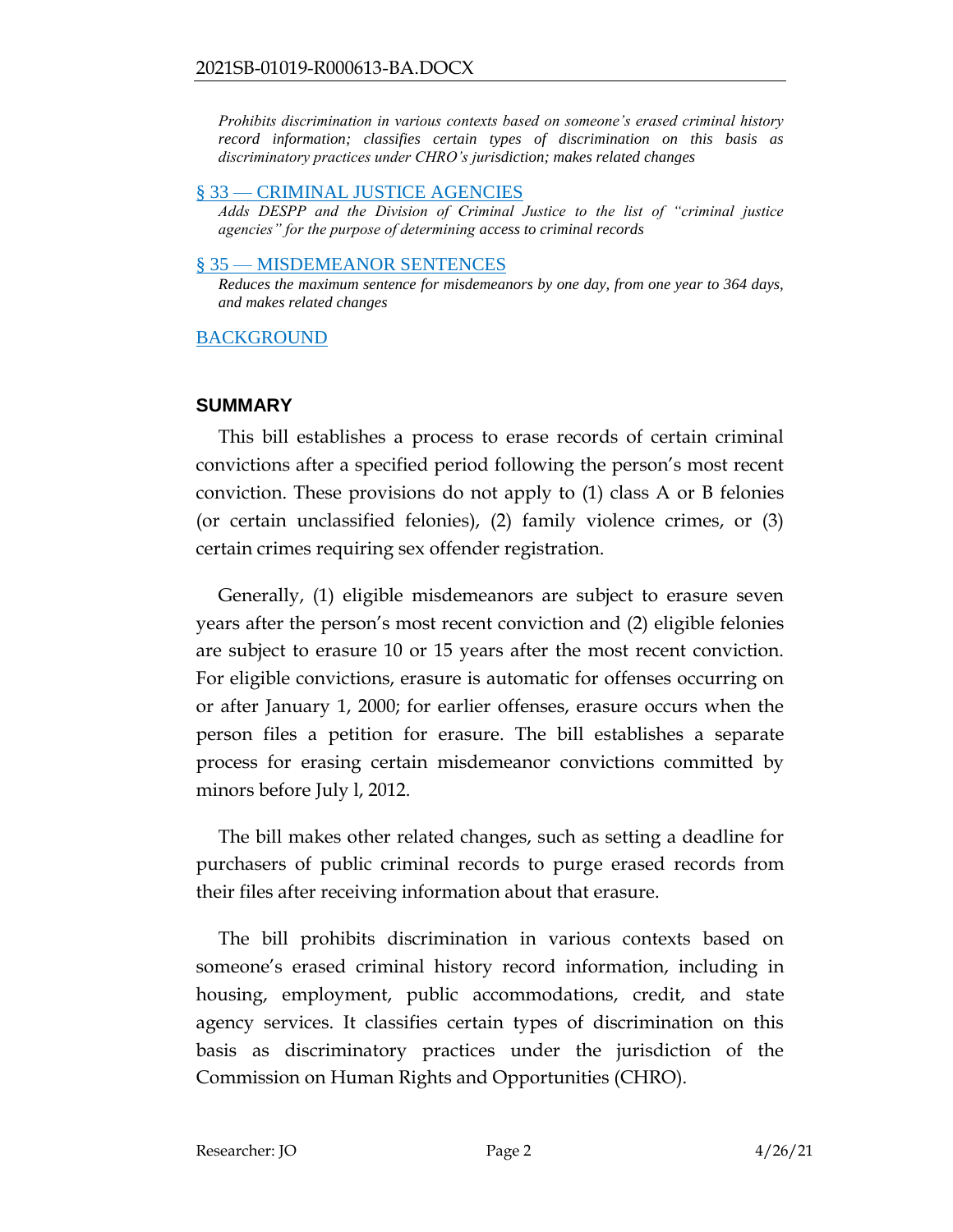The bill requires members of the Board of Pardons and Paroles to (1) receive annual training on the pardons process and (2) provide a written explanation when denying a pardon. It allows the Department of Emergency Services and Public Protection (DESPP) to waive certain record search fees for indigent pardon applicants.

Finally, the bill reduces the maximum sentence for misdemeanors by one day, from one year to 364 days, and makes related changes.

The bill also makes various minor, technical, and conforming changes.

EFFECTIVE DATE: Various; see below.

# <span id="page-2-0"></span>**§ 1 — BOARD OF PARDONS AND PAROLES TRAINING**

<span id="page-2-1"></span>*Expands required annual training for Board of Pardons and Paroles members to include the pardons process and collateral consequences of having a criminal record* 

The bill requires members of the Board of Pardons and Paroles to take annual training on the pardons process, including information on the collateral consequences of having a criminal record (such as when applying for housing or employment).

Under existing law, board members must take annual training in the criminal justice and parole systems, including factors in granting parole, victims' rights and services, reentry strategies, risk assessment, case management, and mental health issues.

EFFECTIVE DATE: July 1, 2021

# <span id="page-2-2"></span>**§ 2 — WRITTEN EXPLANATION FOR PARDON DENIALS**

<span id="page-2-3"></span>*Prohibits the Board of Pardons and Paroles from denying a pardon without providing a written statement explaining the reasons for the denial*

The bill prohibits the Board of Pardons and Paroles from denying a pardon application unless the board provides the applicant a written statement (1) listing the factors considered to determine whether an applicant qualifies for a pardon and (2) explaining which factors the applicant did not satisfy.

Under existing law, the board's regulations must require board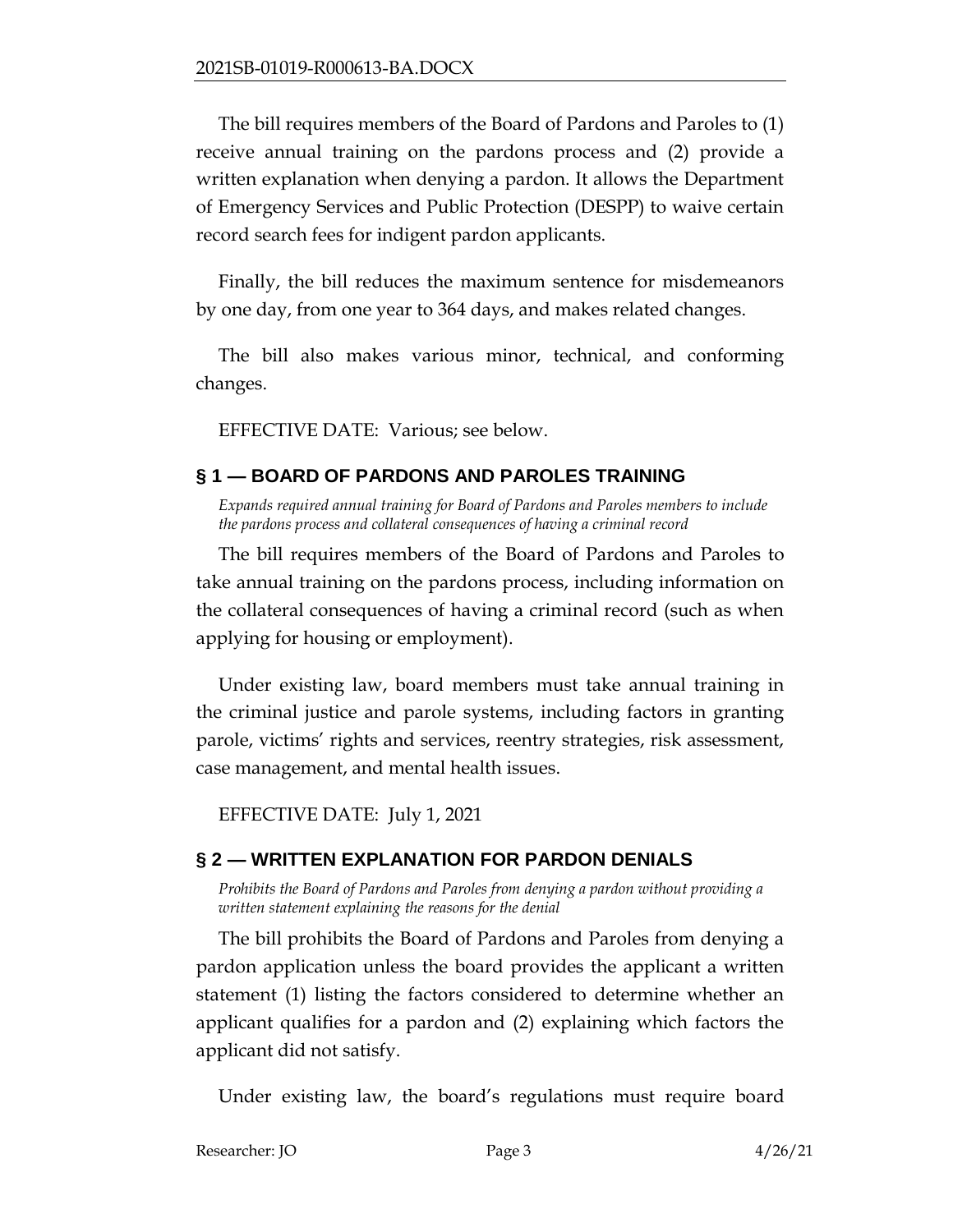members in pardons hearings to issue written statements of the reasons for rejecting a pardon application (CGS § 54-124a(j); see Conn. Agencies Regs. § 54-124a(j)(3)-1).

EFFECTIVE DATE: January 1, 2023

# <span id="page-3-0"></span>**§§ 3, 4 & 8 — ERASURE OF CERTAIN CONVICTION RECORDS**

<span id="page-3-1"></span>*Establishes a process to erase conviction records for misdemeanors and certain felonies after a specified period following the person's most recent conviction, except for family violence crimes or certain crimes requiring sex offender registration; establishes a separate process for erasing misdemeanor convictions committed by minors before July l, 2012; makes minor changes to existing record erasure laws*

The bill establishes a process to erase records of most misdemeanor convictions and certain felony convictions after a specified period following the person's most recent conviction. The erasure applies to (1) related police, court, and prosecutor records (including any prosecuting grand jury) and (2) records held by the Board of Pardons and Paroles regarding court obligations arising from the conviction.

These erasure provisions generally apply to (1) classified or unclassified misdemeanors; (2) class  $C$ ,  $D$ , or  $E$  felonies; or (3) unclassified felonies with up to 10-year prison terms. The bill excludes (1) family violence crimes or (2) nonviolent or violent sexual offenses requiring sex offender registration (see BACKGROUND).

Under the bill, these convictions are eligible for erasure after the following periods have passed since the person's most recent conviction for any crime:

- 1. seven years, for misdemeanors;
- 2. 10 years, for (a) class D or E felonies or (b) unclassified felonies with prison terms of five years or less; and
- 3. 15 years, for (a) class C felonies or (b) unclassified felonies with prison terms greater than five years but no more than 10 years.

In each case, the periods are calculated from the date the court entered the person's most recent conviction for any crime (with an exception for certain drug possession crimes — see below).

```
Researcher: JO Page 4 4/26/21
```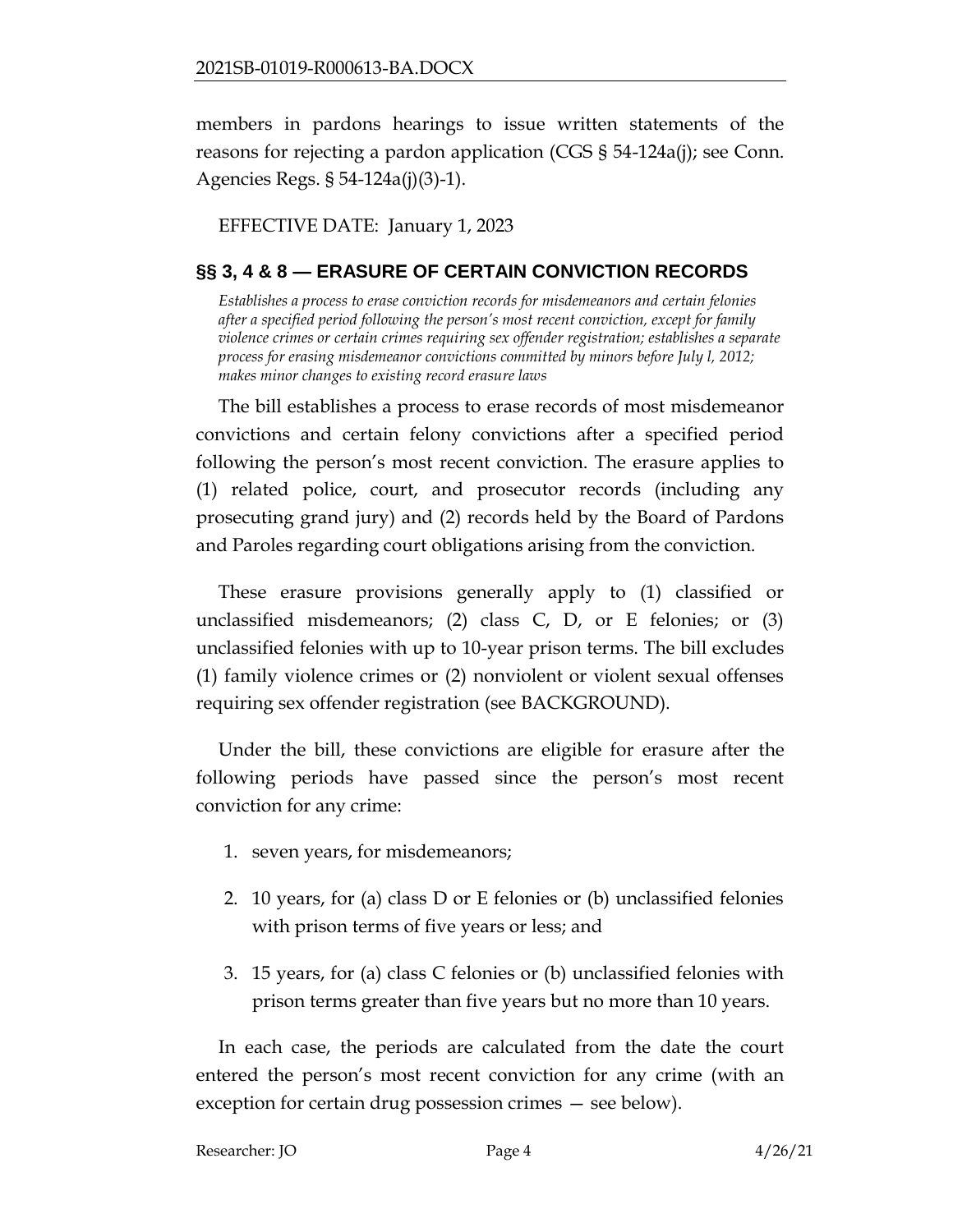Under the bill, the records are erased automatically for offenses that occurred on or after January 1, 2000. For offenses before then, the records are erased when the person files a petition on a form prescribed by the Office of the Chief Court Administrator.

The bill specifies that these provisions do not (1) limit any other procedure for erasure of criminal history record information or (2) prohibit someone from participating in any such procedure, even if that person's records have been erased under the bill's procedure.

As explained below, the bill establishes a separate process for erasing misdemeanor convictions committed by minors before July l, 2012.

The bill also makes conforming changes.

EFFECTIVE DATE: January 1, 2023

## *DMV Records*

The bill specifies that it does not require the Department of Motor Vehicles (DMV) to erase criminal history record information from operators' driving records. It requires DMV, when applicable, to make this information available through the Commercial Driver's License Information System.

# *Certain Drug Possession Convictions*

Under the bill, if a person was convicted for certain illegal drug possession offenses before October 1, 2015, that conviction is not considered as a most recent offense when evaluating whether enough time has passed for a person's conviction to qualify for erasure. Generally, this applies to convictions for possessing (1) less than four ounces of cannabis or (2) any amount of non-narcotic or nonhallucinogenic drugs.

(Effective October 1, 2015, PA 15-2, June Special Session (§ 1) replaced the prior penalty for drug possession crimes, which punished most types of illegal drug possession as felonies. It created a new structure that generally punishes possession of half an ounce or more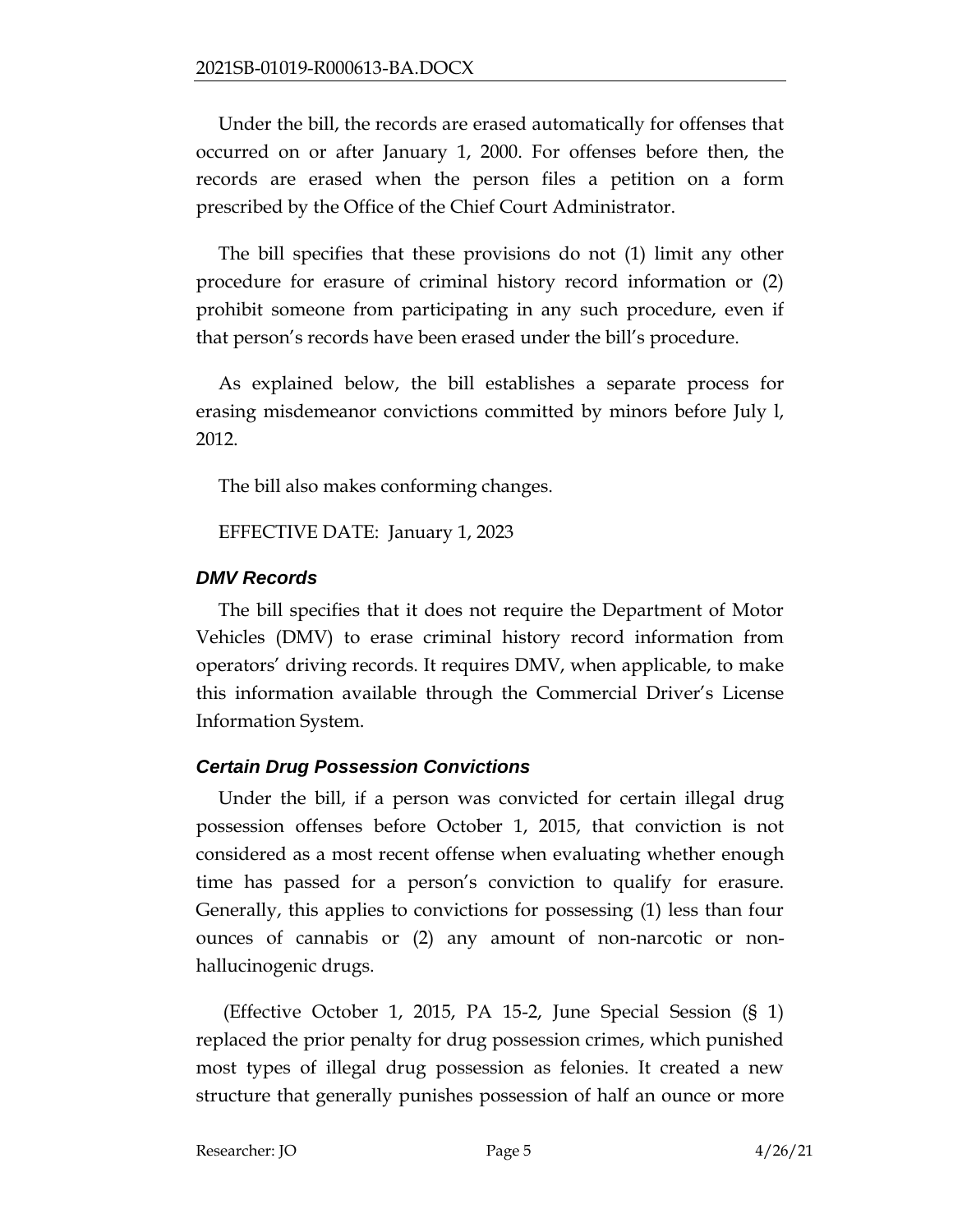of cannabis or any amount of another illegal drug as a class A misdemeanor.)

### *Certain Misdemeanor Convictions for Minors (§ 3(f))*

Under existing law, 17 is the maximum age of juvenile court jurisdiction. Specifically, 16-year-olds were transferred to juvenile jurisdiction starting July 1, 2010, and 17-year-olds were transferred starting July 1, 2012.

The bill establishes a separate process for erasure of misdemeanor convictions for crimes committed before July 1, 2012, by individuals under age 18 at the time of the offense. These provisions apply to related police, court, and prosecutor records. But they do not apply if the person was convicted for multiple charges in the case and at least one is not eligible for erasure. This is an exception to the general rule for record erasure in multi-count cases (see below).

For these offenses committed from January 1, 2000, through June 30, 2012, if the records are electronic (other than scanned copies of physical documents), they must be erased; otherwise, they are deemed erased by operation of law. The bill excludes from these procedures (1) motor vehicle offenses; (2) violations under Title 14 (motor vehicle and driving laws); and (3) offenses for failing to pay the fine and related fees, plead not guilty, or appear in court for an infraction or a violation that is subject to infraction procedures.

For misdemeanor offenses committed before January 1, 2000, by someone under age 18, the person may request the erasure by filing a petition with the Superior Court where the conviction occurred. The court must then direct the records to be erased.

### *General Provisions (§ 3(g)-(k))*

Under the bill, various existing provisions on criminal record erasure in some circumstances (e.g., following a dismissal, not guilty finding, or pardon) also apply to the bill's new erasure provisions, as applicable.

For example:

Researcher: JO Page 6 4/26/21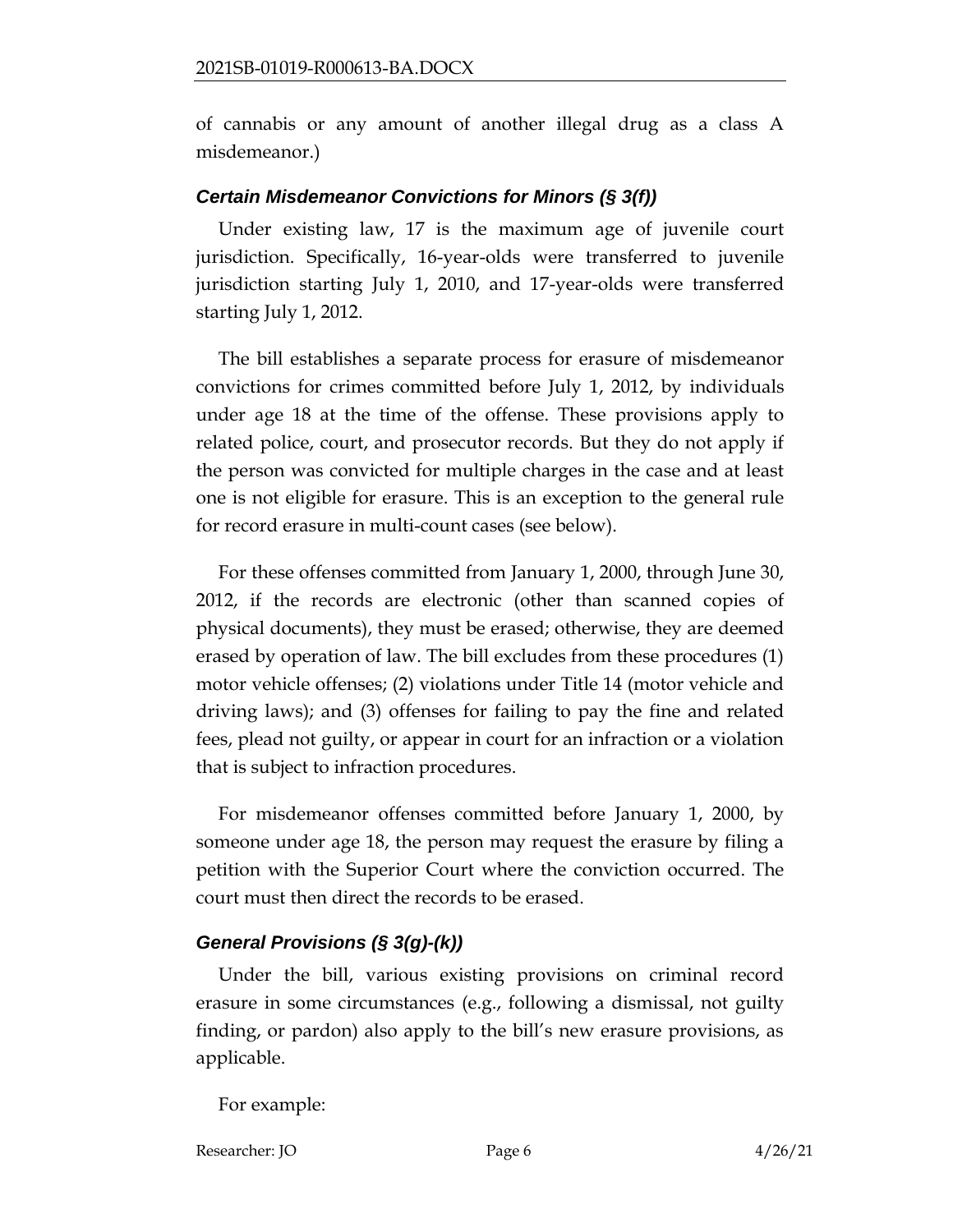- 1. no fees may be charged for any record erasure petition;
- 2. anyone whose records are erased under these provisions is deemed to have never been arrested for those charges under law and may swear to that under oath;
- 3. if the case contained multiple charges and only some are entitled to erasure, electronic records released to the public must be erased to the extent they reference charges entitled to erasure; and
- 4. these record erasure laws do not apply to court records and transcripts prepared by official court reporters, assistant court reporters, and monitors.

Generally, the court clerk or law enforcement agencies with information in these erased records must not disclose information pertaining to the erased charges. But the person whose charges were erased can obtain this information, by submitting satisfactory proof of his or her identity under guidelines prescribed by the Office of the Chief Court Administrator. The clerk must provide adequate measures to safeguard against unauthorized access to, or dissemination of, erased records.

The court clerk must forward a notice of the erasure to applicable law enforcement agencies directing that their records about the case be erased. Under the bill, the clerk must also forward similar notice to the appropriate prosecutors for misdemeanors committed by minors between January 1, 2000, and June 30, 2012.

The court must disclose erased criminal records (unless they have been destroyed) in limited circumstances, such as to the prosecutor and defense counsel when the records are connected to a perjury charge that the prosecutor alleges to have arisen from testimony at trial.

# *Erasure of Records Following Decriminalization (§ 4)*

Under existing law, upon the petition of someone convicted for an

Researcher: JO Page 7 4/26/21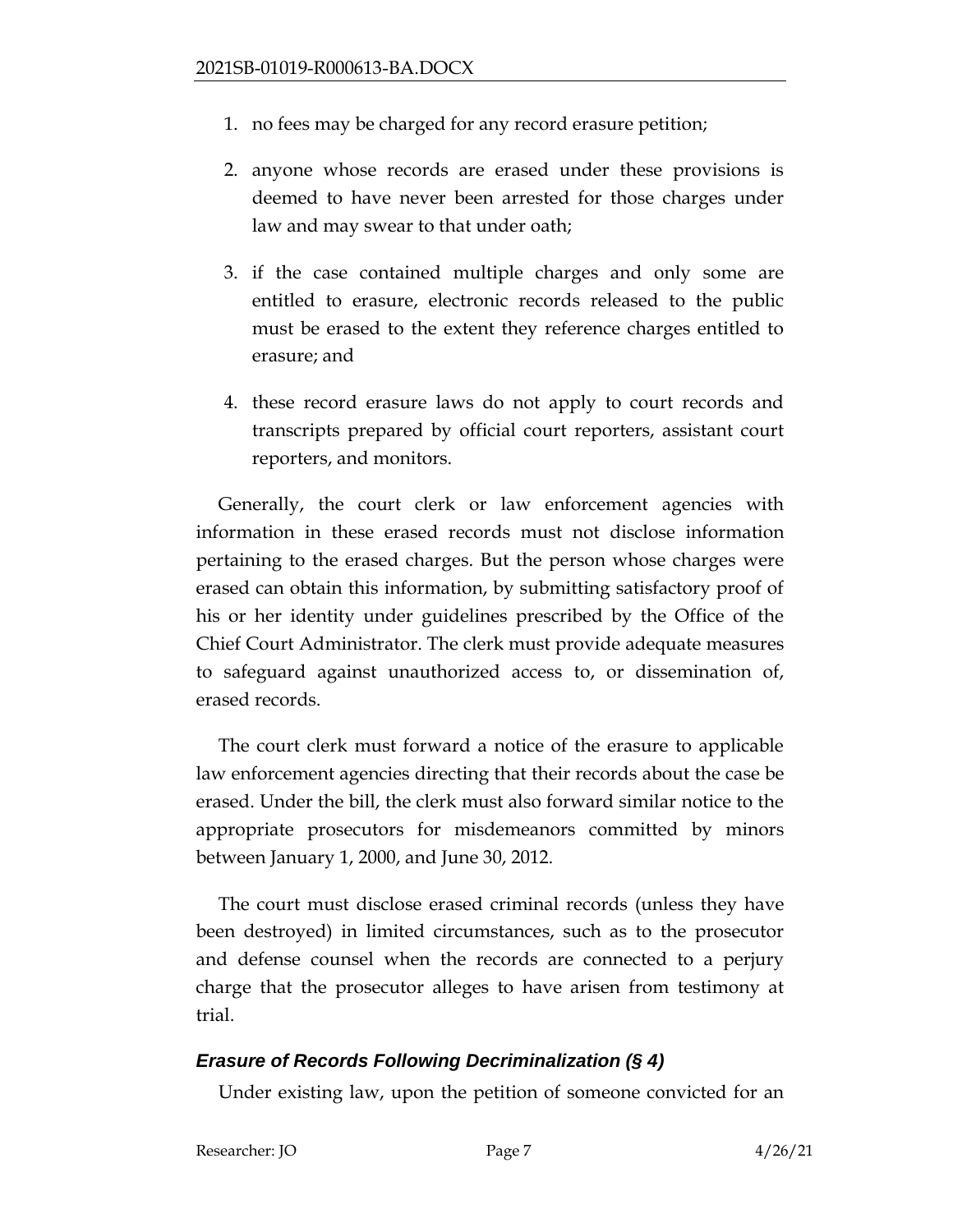act that was subsequently decriminalized, the court must order the physical destruction of all related police, court, and prosecution records. The bill specifies that the court must order this immediately upon receiving the petition.

# *Court Location for Certain Existing Erasure Laws (§§ 3 & 4)*

The bill also specifies that, for various record erasure provisions under existing law, the petitioner must file the request with the Superior Court where venue would currently exist if the conviction took place in certain courts that are now obsolete. Current law instead requires these petitions to be filed with the judicial branch records center.

These provisions apply to petitions for erasure of (1) convictions for decriminalized offenses and (2) records for certain older cases that are subject to erasure under existing law (e.g., dismissals or pardons).

The bill also makes related minor changes.

# <span id="page-7-0"></span>**§ 5 — AUTOMATED PROCESSES FOR RECORD ERASURE**

<span id="page-7-1"></span>*Requires DESPP, in consultation with the judicial branch and the CJIS governing board, to implement automated processes for criminal record erasure; allows DESPP to post information online or otherwise distribute information about which records are subject to erasure*

The bill requires DESPP, in consultation with the judicial branch and the Criminal Justice Information System Governing Board, to develop and implement automated processes for criminal record erasure. This includes (1) the bill's provisions for erasure of certain convictions after a specified period as described above and (2) certain erasure provisions under existing law (e.g., following a dismissal or pardon).

It allows DESPP, within available appropriations, to post information on its website or otherwise disseminate information on which records are subject to erasure.

It also specifies that these provisions do not require the destruction of paper records.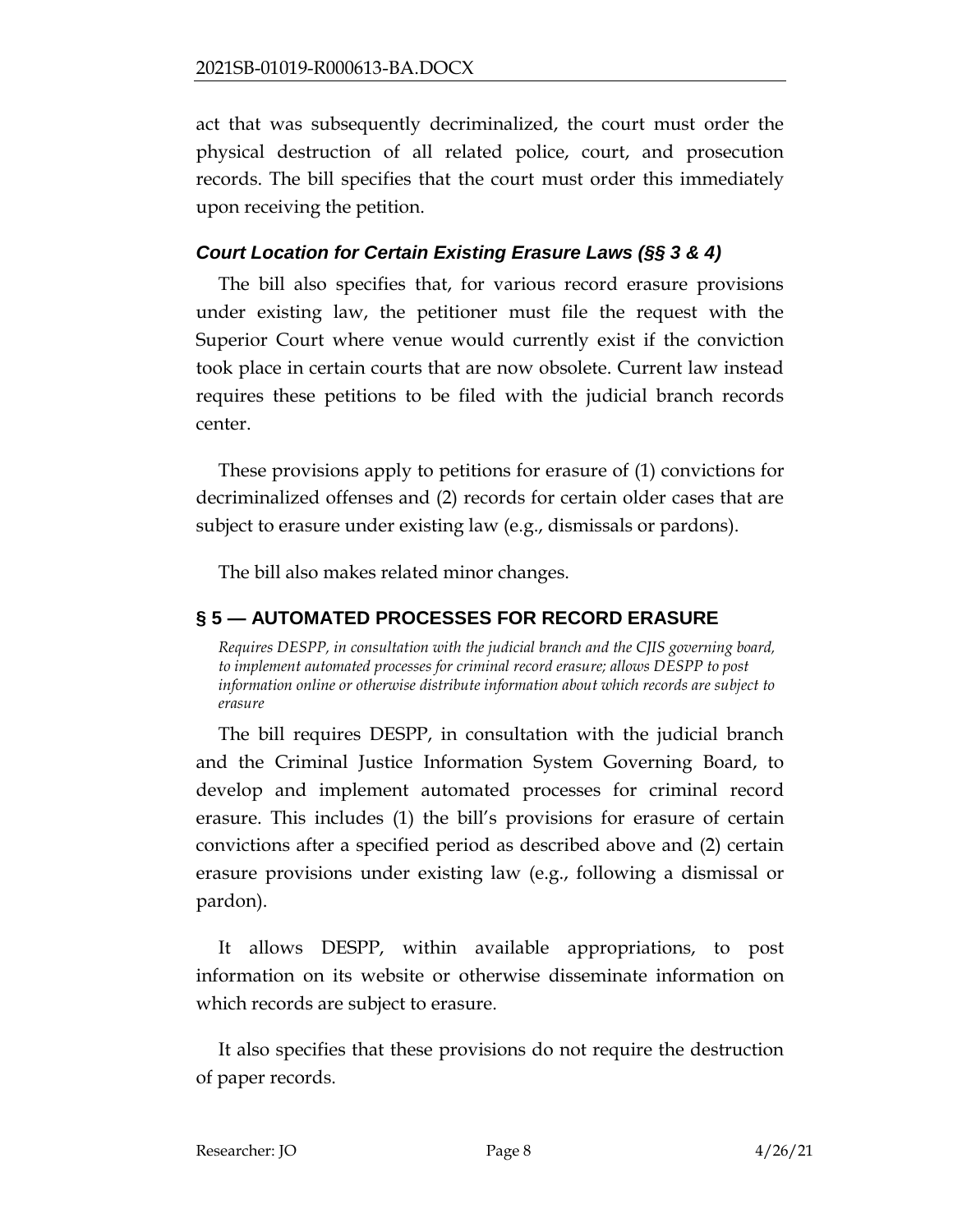## EFFECTIVE DATE: January 1, 2023

## <span id="page-8-0"></span>**§ 6 — RECORD PURCHASERS AND DISCLOSURE**

<span id="page-8-1"></span>*Extends certain requirements for purchasers of public criminal records to cover records purchased from all criminal justice agencies, not just the judicial branch; sets a 30-day deadline for these purchasers to update their records after receiving information on certain records' erasure* 

Current law establishes certain requirements that persons who purchase public criminal records from the judicial branch must meet before disclosing these records. The bill expands these provisions to also cover records purchased from other criminal justice agencies (e.g., the State Police, Department of Motor Vehicles, or Department of Correction). It also specifies that these requirements apply to background screening providers and similar data-based services or companies, in addition to consumer reporting agencies as under current law.

Under existing law, the judicial branch must make information (such as docket numbers) on erased records available to these purchasers, to allow them to identify and permanently delete these records. Currently, before disclosing the records, the person must purchase from the judicial branch any updated public criminal records or information available to comply with the law, either on a monthly basis or on another schedule the judicial branch establishes. As noted above, the bill extends these provisions to other criminal justice agencies.

Current law also requires these purchasers to update their records before disclosing them to permanently delete any erased records. The bill requires them to do this within 30 days after receiving information on erased records.

As under existing law, the purchaser may not further disclose erased records.

EFFECTIVE DATE: January 1, 2023

# <span id="page-8-2"></span>**§ 7 — CRIMINAL HISTORY SEARCH FEE WAIVER**

<span id="page-8-3"></span>*Allows DESPP to waive the criminal history search fee for indigent pardon applicants*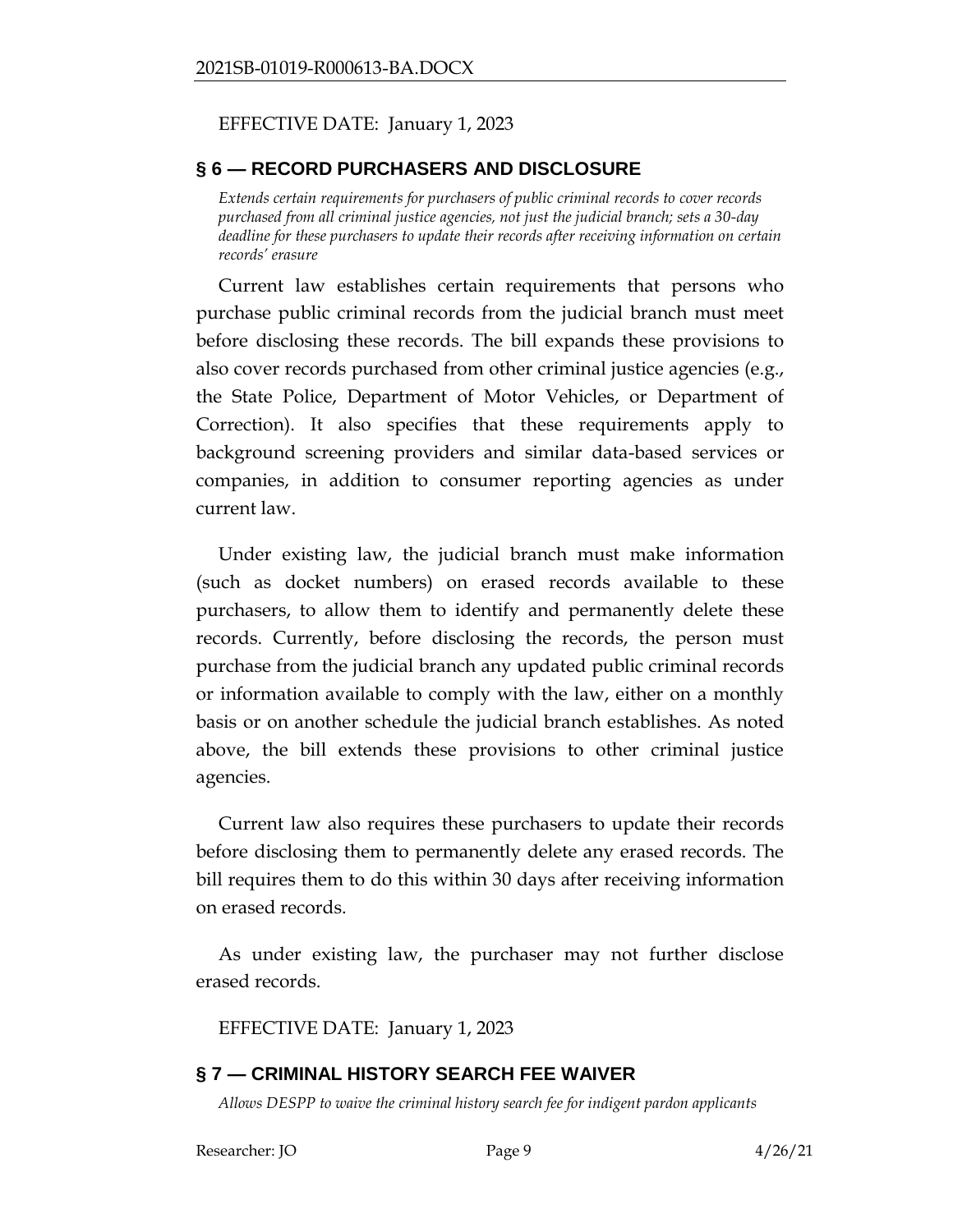The bill allows DESPP to waive the \$75 fee for a criminal history information record search for pardon applicants requesting the search in connection with their application. It requires applicants seeking a waiver to complete a DESPP-prescribed form indicating their indigency.

EFFECTIVE DATE: July 1, 2021

## <span id="page-9-0"></span>**§§ 9-32 & 34 — DISCRIMINATION BASED ON ERASED CRIMINAL INFORMATION**

<span id="page-9-1"></span>*Prohibits discrimination in various contexts based on someone's erased criminal history record information; classifies certain types of discrimination on this basis as discriminatory practices under CHRO's jurisdiction; makes related changes* 

The bill prohibits various forms of discrimination based on someone's erased criminal history record information, such as in employment, public accommodations, the sale or rental of housing, the granting of credit, and several other areas.

In several cases, it classifies discrimination based on these erased records as a "discriminatory practice" under the CHRO laws. By doing so, the bill allows individuals aggrieved by these violations, or CHRO itself, to file a complaint with CHRO alleging discrimination.

Additionally, it classifies as discriminatory employment practices certain employer actions already prohibited by law, and allows aggrieved individuals to file a CHRO complaint or lawsuit (see § 15 below).

EFFECTIVE DATE: January 1, 2023, except for certain provisions on (1) discriminatory practices within CHRO jurisdiction (§§ 11, 12, 16, 17, 23, 24 & 26) and (2) state agency discrimination (§§ 18-22), which are effective October 1, 2021.

# *Erased Records Defined (§ 10)*

The bill defines "criminal history record information" as court records and information obtained from the judicial branch or any criminal justice agency relating to (1) arrests, releases, detentions, indictments, information, or other formal criminal charges; (2) any events and outcomes arising from them, including pleas, trials,

Researcher: JO Page 10 4/26/21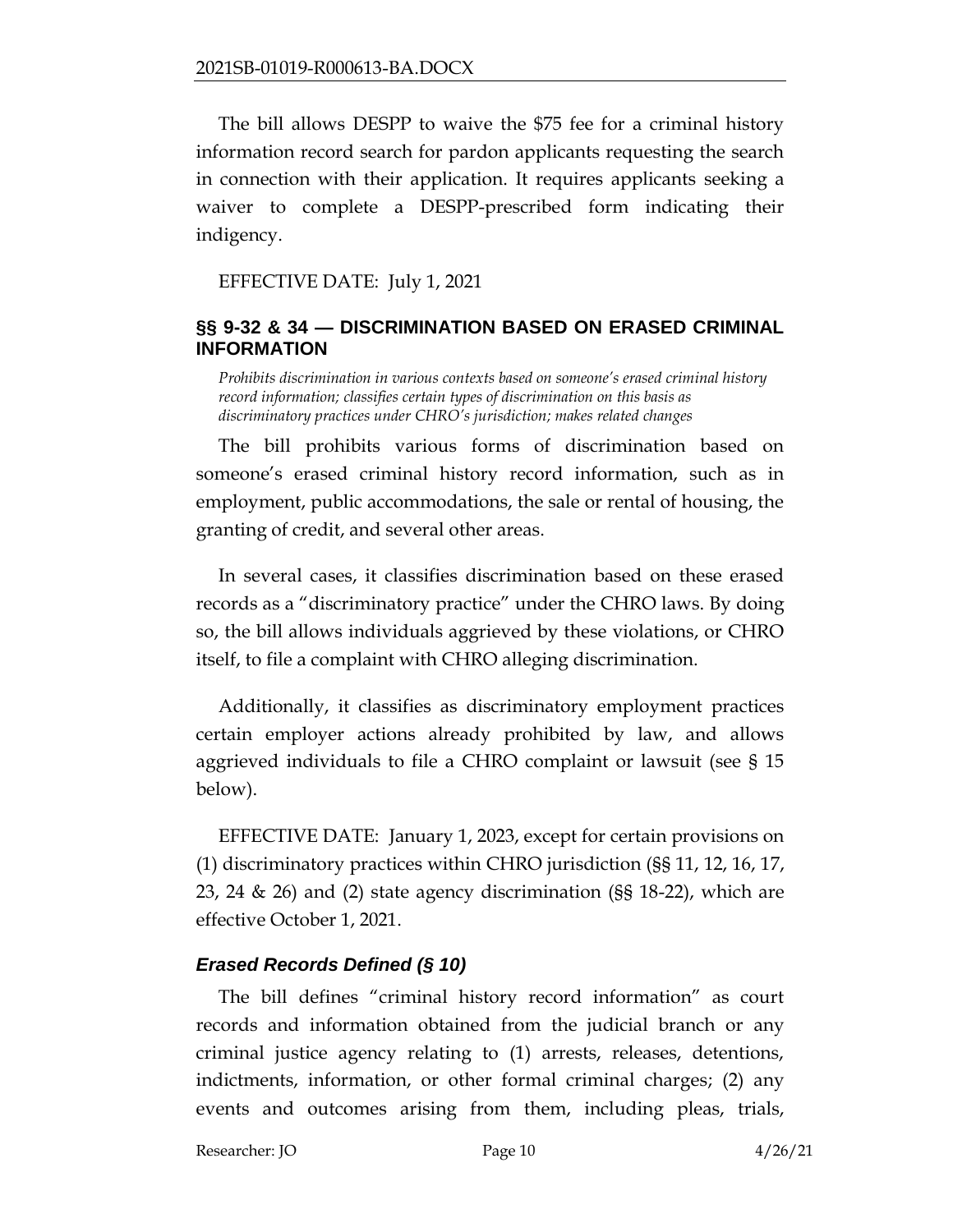sentences, appeals, incarcerations, correctional supervision, paroles and releases, or outstanding judgments; and (3) any other conviction information.

"Erased criminal history record information" is (1) the above information that has been erased under the bill or existing law, (2) information related to people granted youthful offender status, or (3) continuances of criminal cases that are more than 13 months old.

# *Discriminatory Practices Under CHRO Statutes*

Under the bill, the following types of discrimination are classified as discriminatory practices subject to CHRO jurisdiction. These provisions apply starting January 1, 2023.

*Deprivation of Rights (§ 11).* The bill prohibits depriving someone of rights, privileges, or immunities secured or protected by state or federal laws or constitutions, or causing this to occur, based on a person's erased criminal history record information.

*Housing (§ 12).* The bill generally prohibits the following kinds of housing discrimination based on the erased criminal history record of (1) a buyer or renter (or potential one as applicable); (2) anyone associated with them; or (3) someone residing in, or intending to reside in, the dwelling after it is sold, rented, or made available. Specifically, this applies to:

- 1. refusing to sell or rent after a person makes a bona fide offer, or refusing to negotiate for the sale or rental of a dwelling, or otherwise denying or making a dwelling unavailable;
- 2. discriminating in the terms, conditions, or privileges of a dwelling's sale or rental, or in the provision of services or facilities in connection with the sale or rental;
- 3. making, printing, or publishing a notice, statement, or advertisement (or causing any of these to be done) about a dwelling's sale or rental that indicates a preference, limitation, or discrimination, or an intention to make such a preference,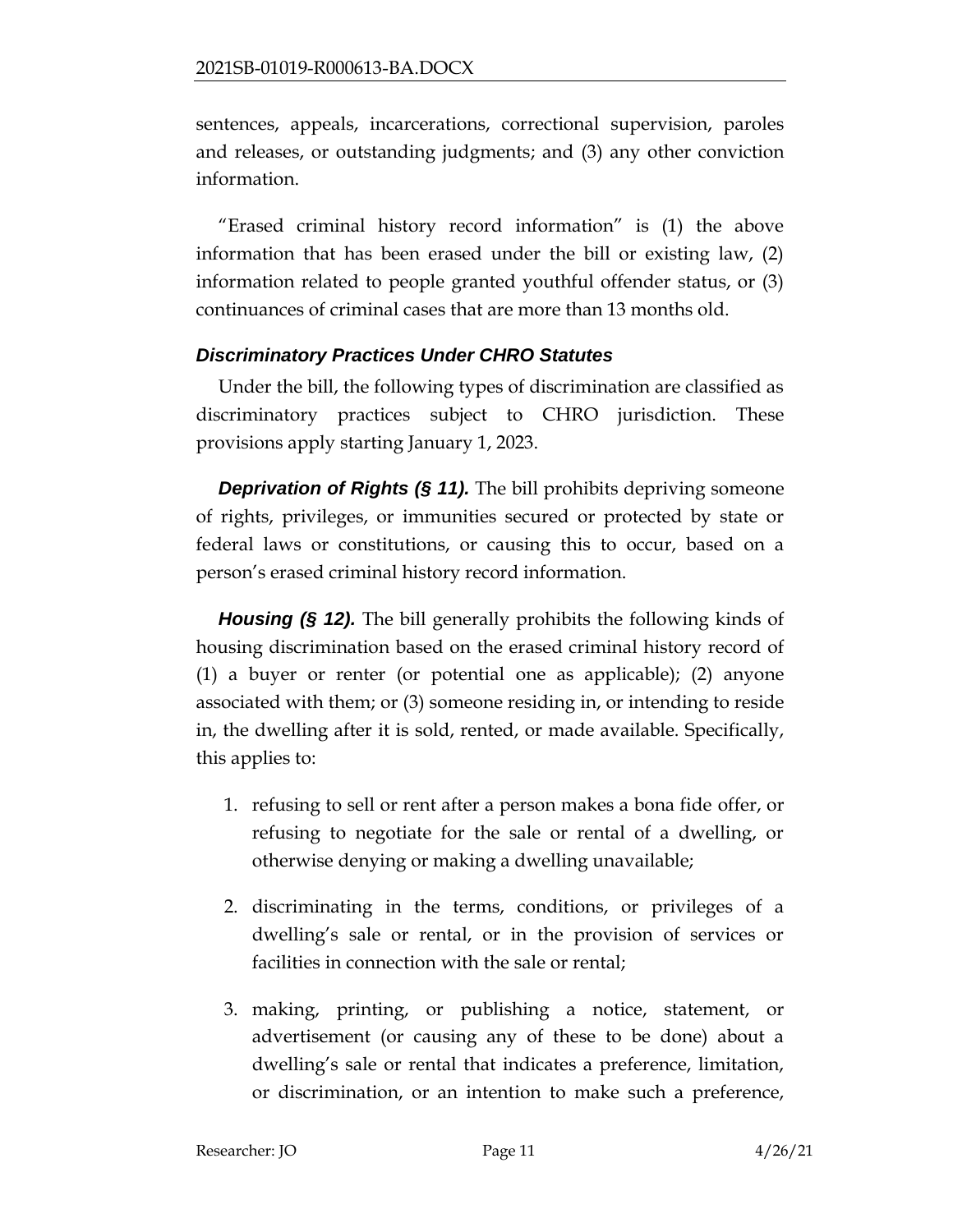limitation, or discrimination;

- 4. falsely representing to someone that a dwelling is not available for inspection, sale, or rental, a practice commonly known as "steering"; or
- 5. any person or entity engaging in residential real estate transactions discriminating in making a transaction available or in the transactions' terms or conditions.

Additionally, the bill generally prohibits the following kinds of housing discrimination based on a person's erased criminal history record information:

- 1. inducing or attempting to induce someone, for profit, to sell or rent a dwelling by representing that people with erased criminal history record information are moving, or may move, into the neighborhood;
- 2. denying someone access to, or membership or participation in, a multiple-listing service, real estate brokers' organization, or other service, organization, or facility related to the business of selling or renting dwellings, or discriminating in the terms or conditions of such access, membership, or participation; or
- 3. coercing, intimidating, threatening, or interfering with someone's exercise or enjoyment of these rights, or taking these actions on account of the person having exercised, enjoyed, or aided or encouraged someone else in the exercise or enjoyment of these rights.

These prohibitions do not apply to (1) renting a room or rooms in a single-family home in which the owner lives or (2) a unit in a home containing up to four units if the owner lives in one.

The bill specifies that these provisions do not (1) limit any reasonable state law or municipal ordinance restricting maximum occupancy in a dwelling or (2) prohibit a property appraiser from considering factors other than someone's erased criminal history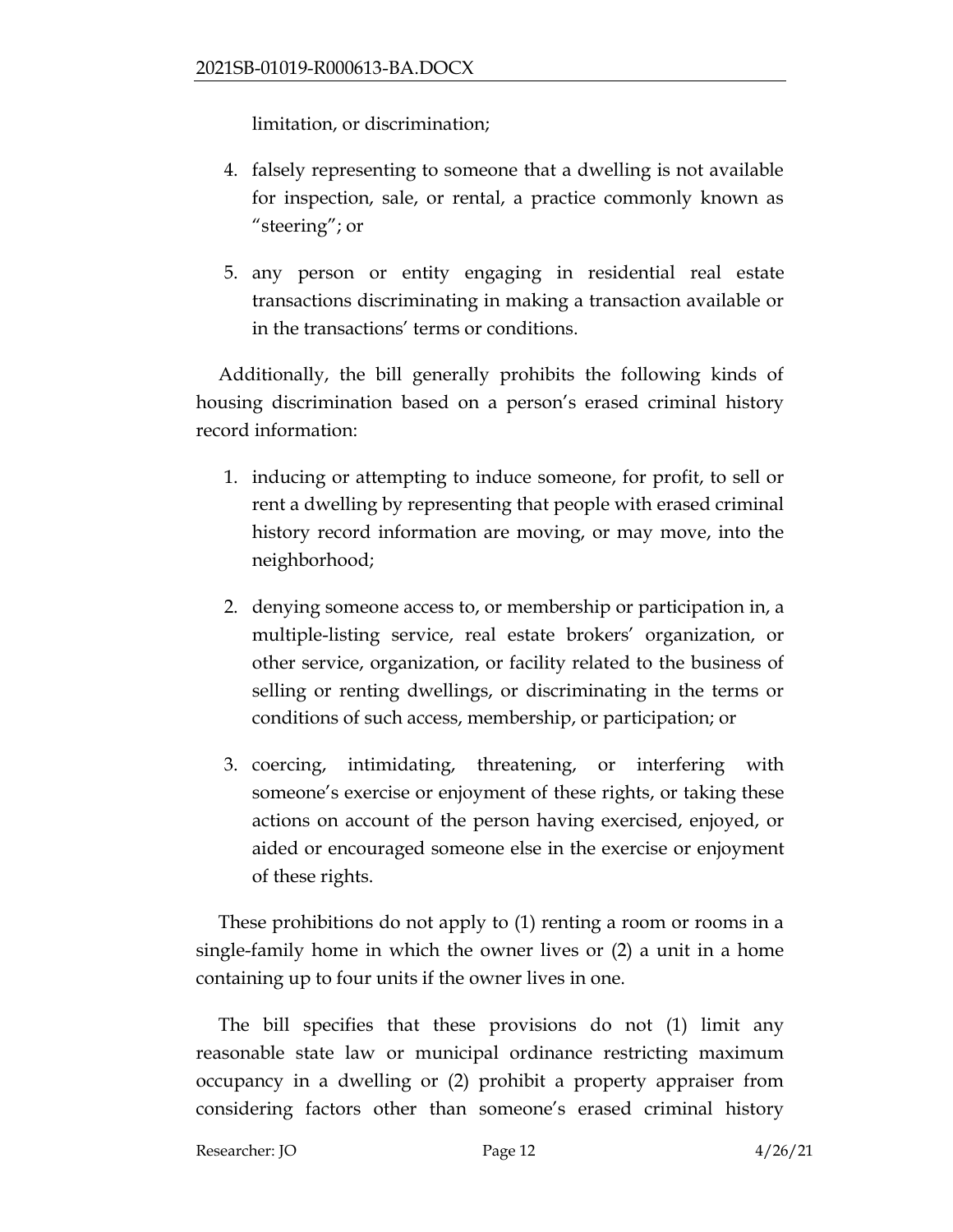## record.

*Employer Actions Already Prohibited by Law (§ 15). Existing law* bars employers from taking various actions in relation to job applicants' or employees' criminal history or erased criminal records.

Under current law, an applicant or employee allegedly aggrieved by a violation of these laws may file a complaint with the labor commissioner. The bill instead deems some violations to be discriminatory employment practices under CHRO's jurisdiction. It allows allegedly aggrieved individuals to file a (1) CHRO complaint or (2) lawsuit for declaratory or injunctive relief, damages, or any other remedy allowed by law. The bill specifies that it is the individual's choice whether to file a CHRO complaint or lawsuit.

This applies to the following:

- 1. employers asking prospective employees about their prior arrests, criminal charges, or convictions on an initial employment application, unless the (a) employer must do so under a state or federal law or (b) prospective employee is applying for a position that requires a security or fidelity bond or an equivalent bond;
- 2. if an employment application includes questions on criminal history, the failure to contain certain disclosures in clear and conspicuous language, such as that the applicant is not required to disclose erased records and an explanation of what those records are; and
- 3. employers (or their agents or designees) denying employment to someone, or discharging or discriminating against an employee, based solely on erased criminal records or a prior conviction for which the person (before employment) received a provisional pardon or certificate of rehabilitation.

The bill makes related minor and technical changes to these provisions.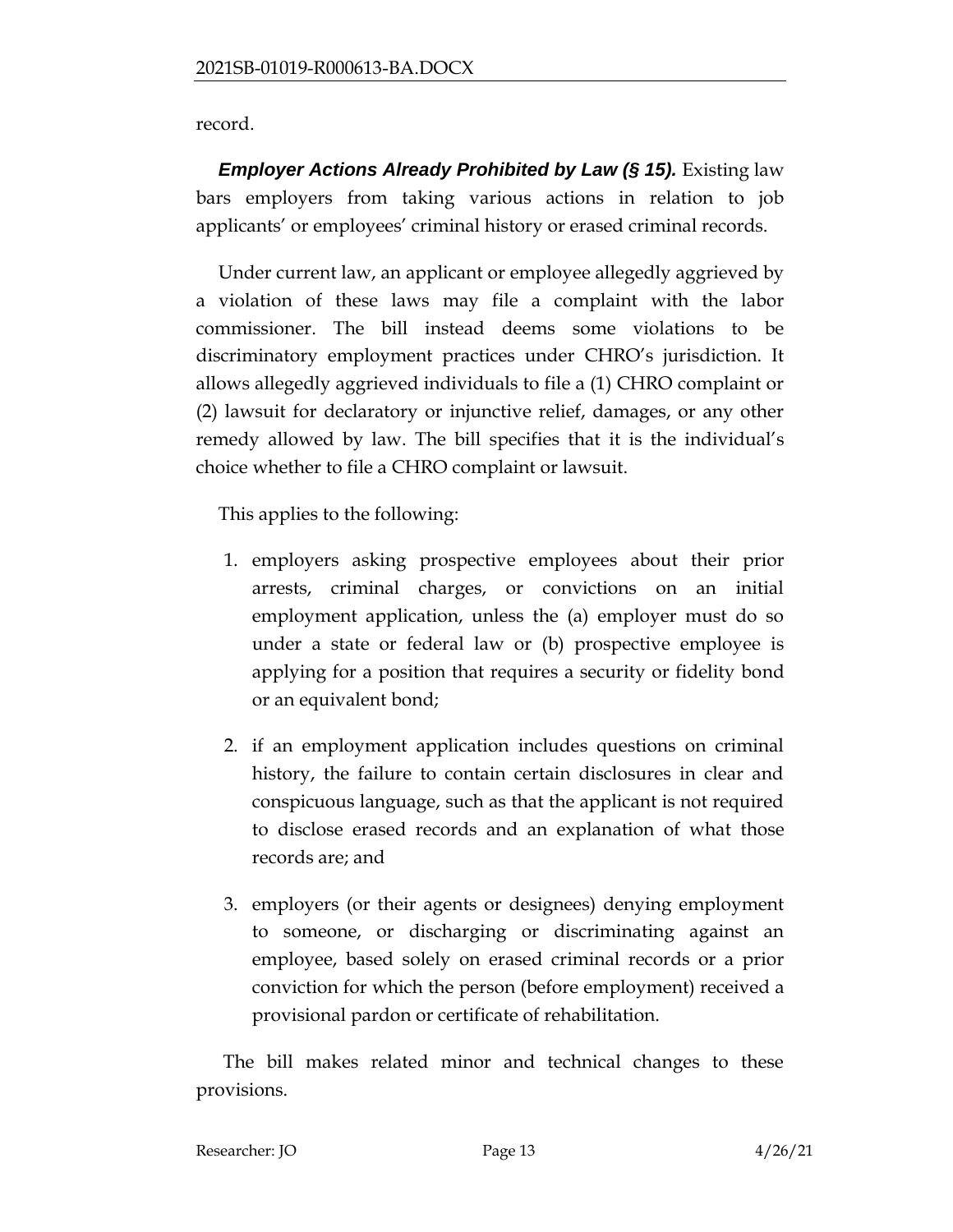**Other Employment Provisions (§ 16).** The bill prohibits employers or their agents, representatives, or designees from discriminating against someone in pay or employment terms, conditions, or privileges based on the person's erased criminal history record information. This applies to any employer with at least one employee, including the state or municipal employers.

The bill also prohibits the following kinds of employment-related discrimination based on a person's erased criminal history record information:

- 1. employment agencies failing or refusing to properly classify or refer the person for employment or otherwise discriminating against the person;
- 2. labor organizations excluding the person from full membership rights, expelling the person, or discriminating in any way against a member, employer, or employee; or
- 3. employers, employment agencies, labor organizations, or anyone else advertising employment opportunities in a way that restricts employment and thus discriminates.

*Associations of Licensed People (§ 17).* The bill prohibits professional or trade associations, boards, or other organizations whose profession, trade, or occupation requires a state license, from refusing to accept someone as a member because of his or her erased criminal history record information. Violators are subject to a \$100 to \$500 fine.

*Public Accommodations (§ 23).* The bill prohibits anyone from denying someone, on the basis of erased criminal record information, full and equal accommodations in any place of public accommodation, resort, or amusement (i.e., one that caters to or offers its services, facilities, or goods to the general public), subject to lawful conditions and limitations that apply alike to everyone. It further prohibits discriminating, segregating, or separating people on this basis.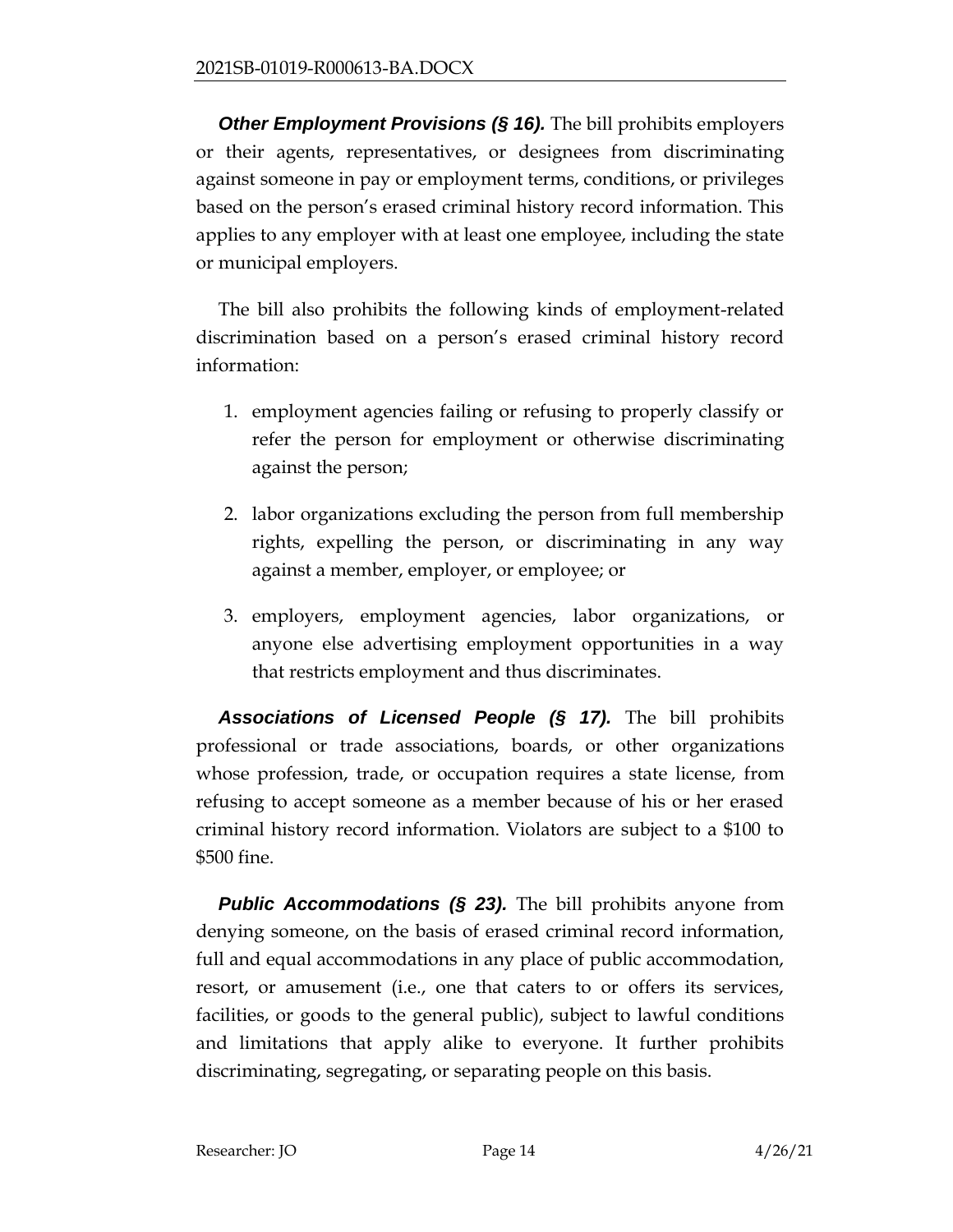*State Higher Education System (§§ 24 & 25).* The bill prohibits the state higher education system from denying someone an educational opportunity based on erased criminal history record information.

Additionally, it requires the state higher education system's policies to have the goal of ensuring that no qualified person is denied the opportunity for higher education due to erased criminal history record information. (The bill does not make a violation of this latter provision a discriminatory practice under the CHRO laws.)

*Credit (§ 26).* The bill prohibits a creditor from discriminating against an adult in a credit transaction on the basis of his or her erased criminal record history information.

# *Other Forms of Discrimination*

The bill also addresses discrimination in the following areas that are not discriminatory practices under CHRO jurisdiction.

*Connecticut Housing Finance Authority (§ 13)*. Under the bill, the Connecticut Housing Finance Authority must require that the occupancy of all housing it finances or otherwise assists be open to all people regardless of their erased criminal history record information. It also requires the contractors and subcontractors who build or rehabilitate this housing to take affirmative action to provide equal employment opportunity without discriminating as to erased criminal history record information.

*Municipal Housing Finance Assistance (§ 14).* The bill requires municipalities to take all necessary steps to ensure that the occupancy of all housing financed or assisted under the Municipal Housing Finance Assistance Act is open to all people, regardless of their erased criminal history record information.

**State Agencies (§§ 18-22 & 29).** Starting January 1, 2023, the bill prohibits several types of discrimination by state agencies regarding erased criminal history record information. More specifically, it: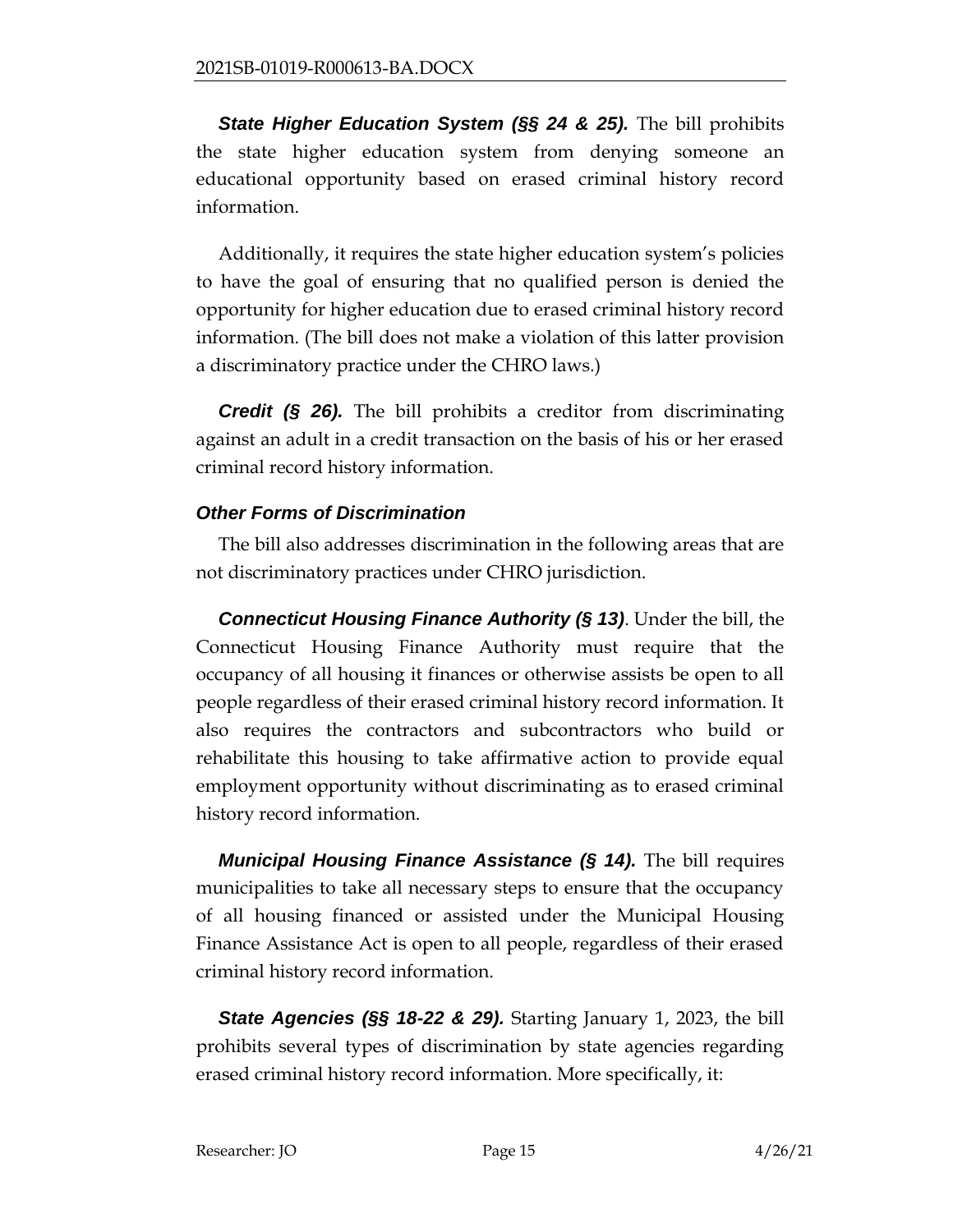- 1. requires state officials and supervisory personnel to recruit, appoint, assign, train, evaluate, and promote state personnel on the basis of merit and qualifications, without regard to their erased criminal history record information (§ 18);
- 2. prohibits state departments, boards, or agencies from granting, denying, or revoking a person's license or charter on the grounds of his or her erased criminal history record information, except DMV may consider this information to the extent required by federal regulations on commercial driver's licenses (49 § C.F.R. 384) (§ 19);
- 3. requires all educational, counseling, and vocational guidance programs and all apprenticeship and on-the-job training programs of state agencies, or in which they participate, to be open to all qualified persons, without regard to their erased criminal history record information (§ 20);
- 4. prohibits someone's erased criminal history record information from being considered as a limiting factor in state-administered programs involving the distribution of funds to qualify applicants for benefits authorized by law (§ 21); and
- 5. requires state agency services to be performed without discrimination based on erased criminal history record information (§ 22).

Additionally, the bill specifically prohibits state departments, boards, or agencies from allowing any newly prohibited types of discrimination described above that the bill classifies as discriminatory practices under the CHRO laws (e.g., housing discrimination based on erased criminal records).

*Auto Insurance (§ 27).* The bill prohibits auto insurance companies from declining, canceling, or refusing to renew auto insurance policies solely on the basis of erased criminal history record information, unless the company is part of an insurer group and another member of the group would not decline a similar application on this basis.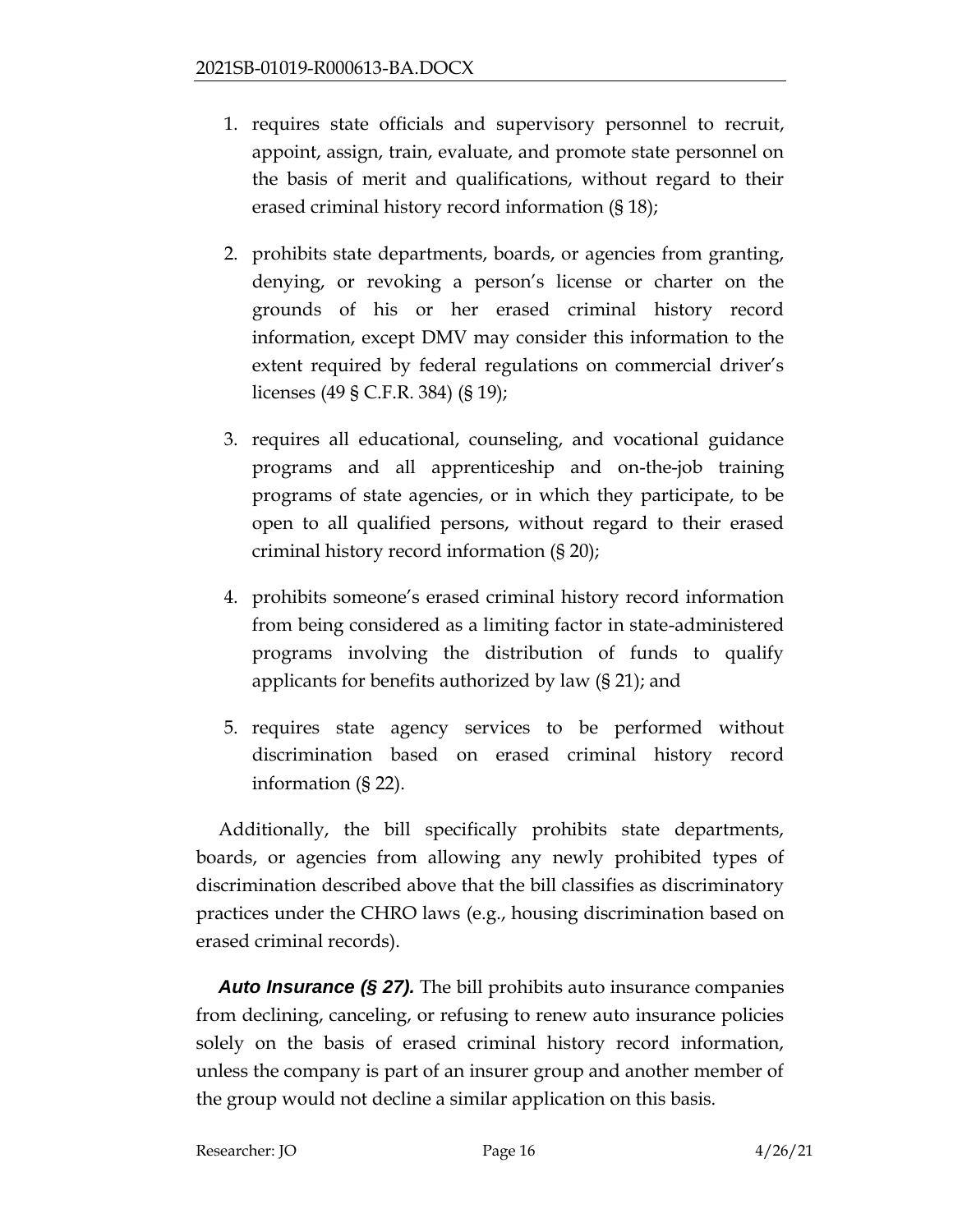**Life Insurance (§ 28).** The bill prohibits life insurers from making any distinction or discrimination against a person in premiums, rates, or the amount payable on a policy because of the person's erased criminal history record information.

# *Licensure or Employment Denial Based on Criminal History (§§ 30-32)*

Current law declares that it is the state's policy to encourage employers to give favorable consideration to hiring people with criminal convictions. The bill specifies that this policy must not be construed to allow employers to  $(1)$  refuse to hire,  $(2)$  fire, or  $(3)$ discriminate against someone in pay or employment terms, based on that person's erased criminal history record information.

Generally, existing law (1) allows state agencies to deny employment or a credential to a person with a prior felony conviction if he or she is found unsuitable after considering certain factors; (2) bars employers from inquiring about prospective employees' criminal history unless the law specifically disqualifies applicants with certain criminal histories; and (3) bars the state from distributing erased criminal records, or records of arrests not leading to convictions, in connection with employment applications or credentialing.

The bill specifies that these provisions do not allow employers to discriminate on the basis of erased criminal history information, as set forth above. The bill also updates terminology in these statutes and makes minor and technical changes.

# <span id="page-16-0"></span>**§ 33 — CRIMINAL JUSTICE AGENCIES**

<span id="page-16-1"></span>*Adds DESPP and the Division of Criminal Justice to the list of "criminal justice agencies" for the purpose of determining access to criminal records*

The bill specifically lists DESPP and the Division of Criminal Justice as "criminal justice agencies" for the purpose of determining access to criminal records. Under existing law, the State Police and state's attorneys, assistant state's attorneys and deputy assistant state's attorneys, and various other agencies are already classified as criminal justice agencies for this purpose.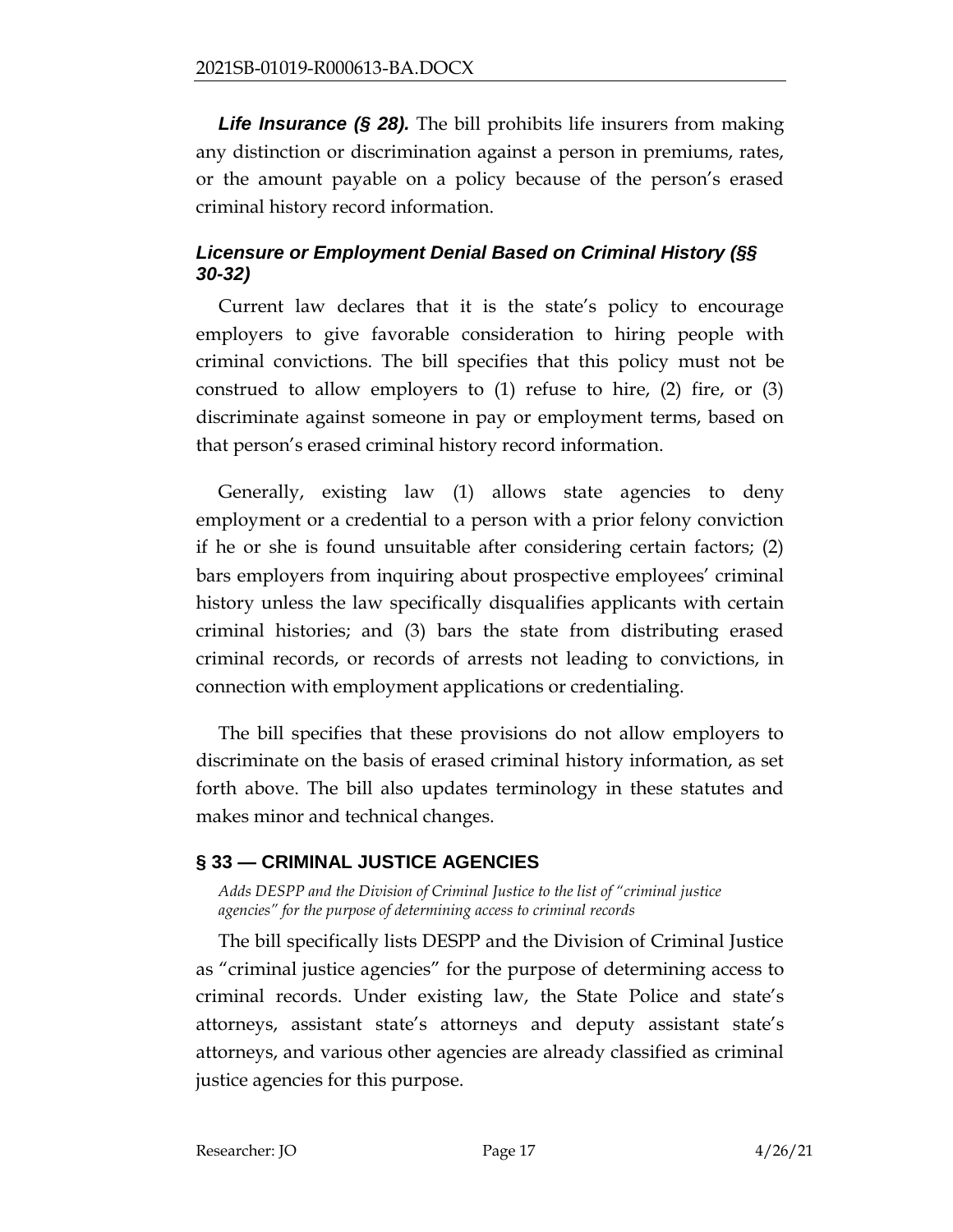By law, criminal justice agencies have access to criminal history record information. The law establishes various duties for criminal justice agencies regarding this information. For example, if they collect, store, or disseminate criminal history record information they must institute a process to minimize the possibility of recording and storing inaccurate information, and upon discovering any inaccuracy, notify all other agencies known to have received it (CGS § 54-142h(a)).

Among other things, existing law authorizes these agencies to reject for employment, for good cause, applicants for positions that would be authorized to directly access criminal history record information (CGS § 54-142i).

EFFECTIVE DATE: January 1, 2023

# <span id="page-17-0"></span>**§ 35 — MISDEMEANOR SENTENCES**

<span id="page-17-1"></span>*Reduces the maximum sentence for misdemeanors by one day, from one year to 364 days, and makes related changes*

The bill reduces the maximum sentence for misdemeanors by one day, from one year to 364 days. Currently, the maximum sentence for a class A misdemeanor, and certain unclassified misdemeanors, is one year (see BACKGROUND, *Federal Immigration Law*).

The bill provides that if someone was sentenced to a one-year prison term for a misdemeanor, the conviction must still be deemed a misdemeanor after the maximum term is reduced to 364 days as provided above.

It (1) allows anyone previously sentenced to a one-year prison term for a misdemeanor to apply to court to modify the sentence to 364 days and (2) requires the court to issue the modification unless the sentencing records have been destroyed. The person must apply to the court that entered the judgment of conviction, and may apply at any time (thus, even after completing the sentence).

The bill applies regardless of when the person was sentenced.

EFFECTIVE DATE: October 1, 2021

Researcher: JO Page 18 4/26/21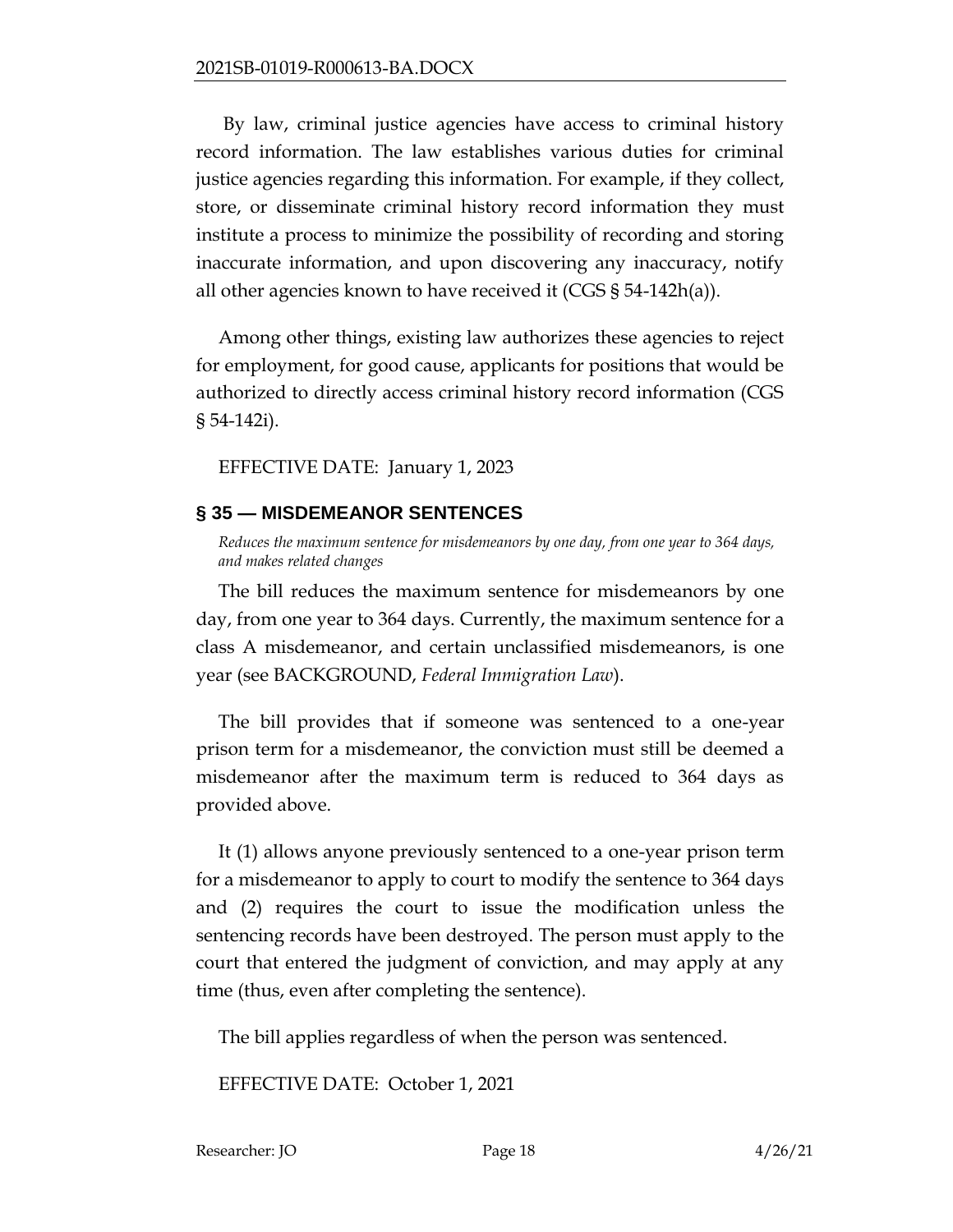### <span id="page-18-0"></span>**BACKGROUND**

## *Criminal Conviction Erasure*

Under existing law, a person convicted of a crime seeking to have the conviction and associated records erased must apply to the Board of Pardons and Paroles for an absolute pardon. Generally, the board cannot accept an application for a pardon until five years after a felony conviction and three years after a misdemeanor conviction. The Board takes certain factors into consideration in determining whether to grant pardons. Generally, the board must hold hearings before granting a pardon; some non-violent convictions are eligible for an expedited process that does not involve a hearing (CGS § 54-130a et seq.).

A convicted offender who is not incarcerated may also apply for a certificate of employability to relieve him or her from certain barriers or forfeitures related to employment or licensure. This certificate does not affect the individual's criminal record (CGS §§ 54-108f and -130e).

## *Family Violence Crimes*

By law, a "family violence crime" is a crime, other than a delinquent act, that involves an act of family violence to a family or household member. It does not include acts by parents or guardians disciplining minor children unless these acts constitute abuse.

Generally, "family violence" is physical harm or the threat of violence between family or household members, including stalking or a pattern of threatening, but excluding verbal abuse or arguments unless there is present danger and likelihood of physical violence (CGS § 46b-38a).

# *Nonviolent Sexual Offenses and Sexually Violent Offenses*

Under Connecticut law, certain criminal convictions require sex offender registration. These include, among others, "nonviolent sexual offenses" and "sexually violent offenses."

Nonviolent sexual offenses include 4th degree sexual assault and certain cases of voyeurism. Sexually violent offenses include several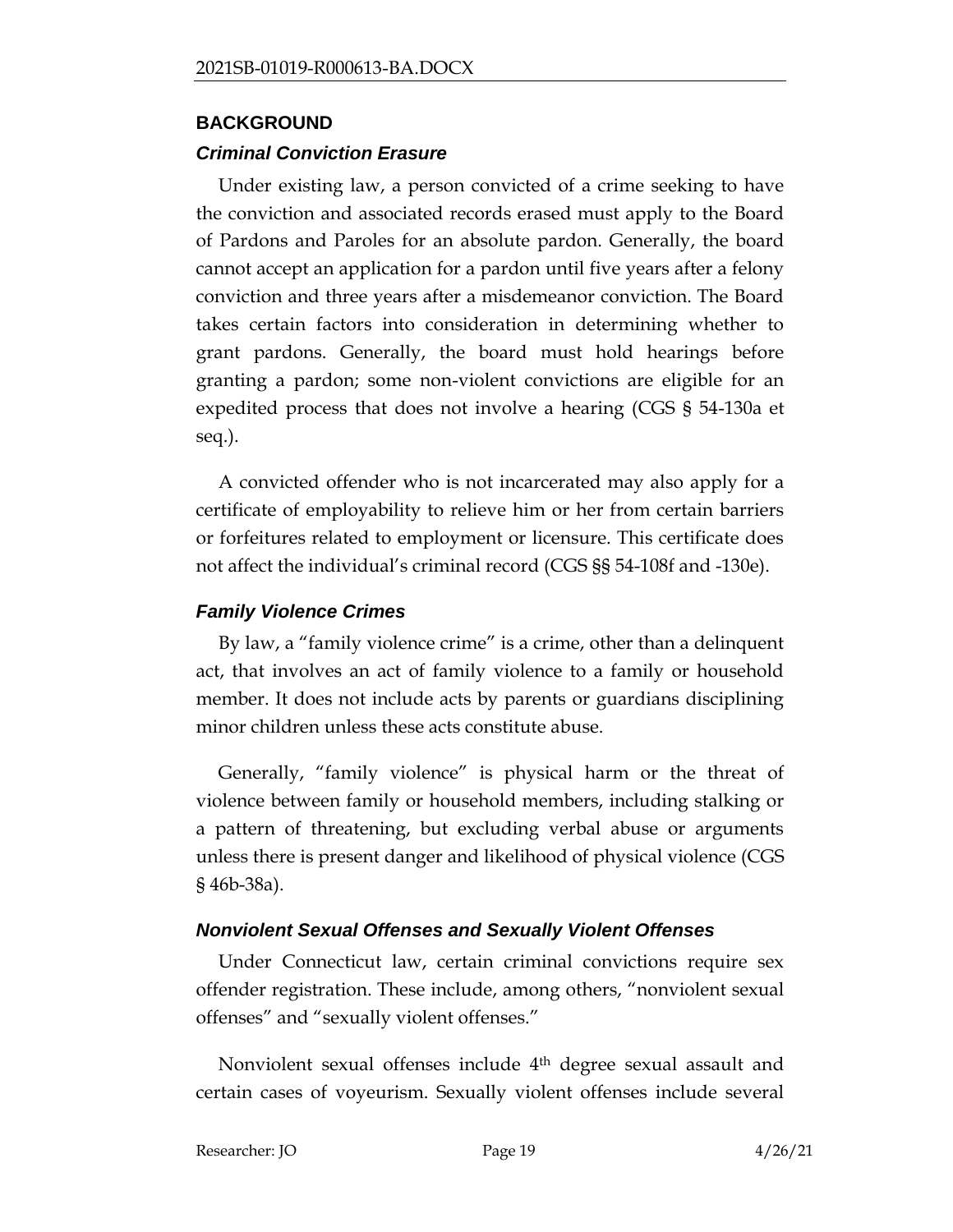crimes, such as  $(1)$  1<sup>st</sup> degree aggravated sexual assault;  $(2)$  3<sup>rd</sup> degree sexual assault with a firearm; and  $(3)$  certain cases of 1<sup>st</sup>, 2<sup>nd</sup>, and 3<sup>rd</sup> degree sexual assault (CGS § 54-250).

# *Federal Immigration Law*

Federal law lists certain categories of crimes that render a noncitizen removable from the United States or otherwise affect immigration status. In some situations, immigration consequences are triggered based on whether the crime was punishable by at least one year in prison.

For example, a non-citizen may be removed following conviction for (1) a "crime involving moral turpitude" committed within five years after admission (or 10 years in some cases) if the maximum sentence for the crime is at least one year, or (2) an "aggravated felony" committed at any time after admission  $(8 \text{ U.S.C. } § 1227(a)(2)).$ Aggravated felonies include, among others, certain offenses with a sentence of at least one year, regardless of the offense's classification under state law (8 U.S.C. § 1101(a)(43)).

# *Related Bills*

sSB 888 (File 569, §§ 8-10), reported favorably by the Judiciary Committee, (1) provides for the erasure of certain cannabis-related convictions and certain other convictions for possessing non-narcotic drugs and (2) includes provisions similar to ones in this bill regarding purchasers of public criminal records.

sHB 6377 (File 462, §§ 33 & 34), reported favorably by the Labor and Public Employees Committee, provides for the erasure of certain convictions for possessing cannabis or other non-narcotic drugs.

sHB 6474 (File 386), reported favorably by the Labor and Public Employees Committee, generally makes it a discriminatory practice for employers with at least three employees to deny employment to someone solely because of their "criminal history record information" (regardless of whether the records have been erased), and similarly makes it a discriminatory practice for state licensing agencies to deny